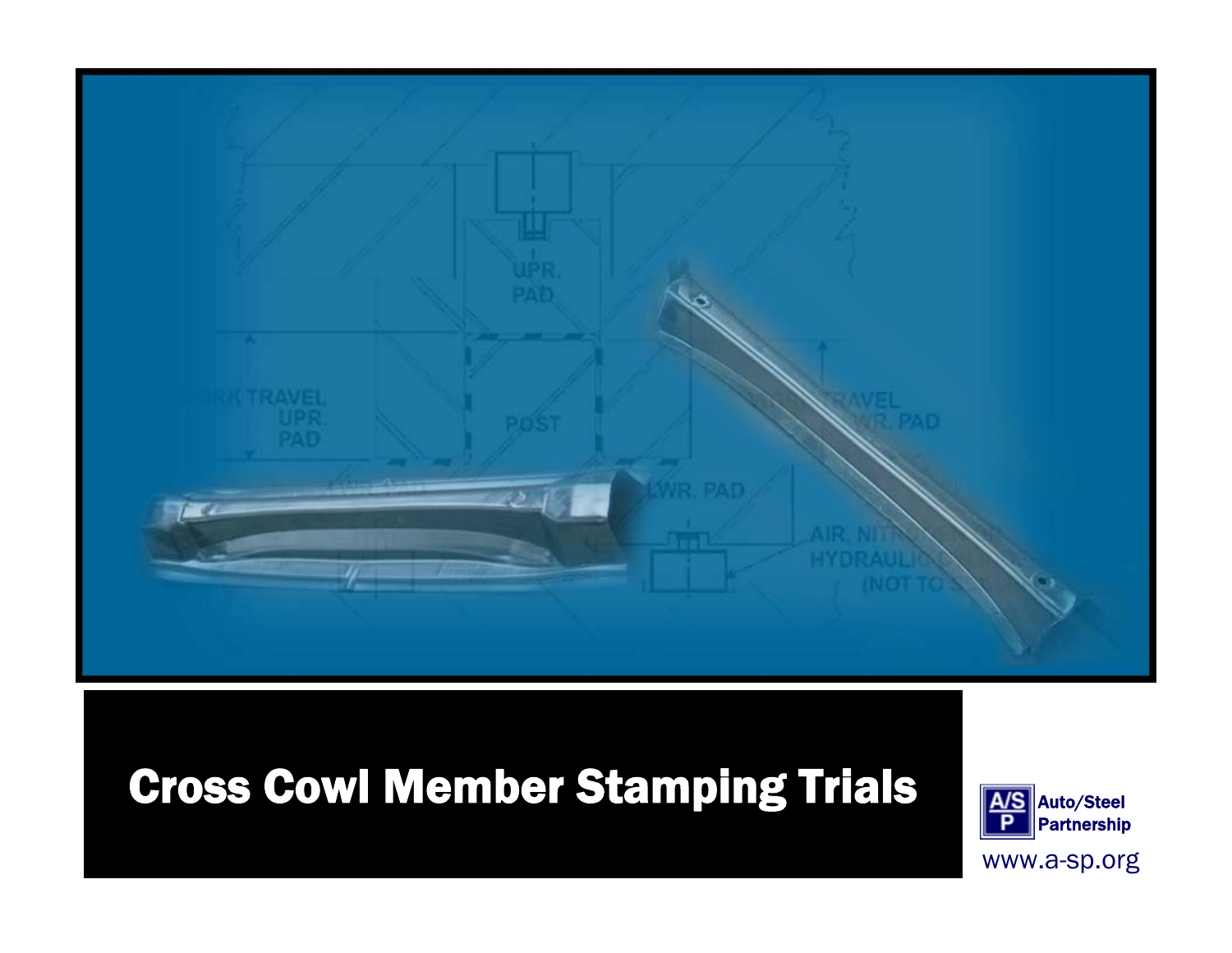## Co-Chairs: Jim Fekete and Changqing Du A/SP Project Management: Mike Bzdok

#### **Car Company Members:**

Steve Kernosky Ford Feng Ren Ford

Changqing Du DaimlerChrysler Jim Fekete General MotorsGary Telleck General Motors Ken Schmid General Motors

#### **Mentor**

Ron Traficante DaimlerChrysler

# **Steel Company Members:**

| Tim Lim            | Dofasco             |
|--------------------|---------------------|
| Mai Huang          | <b>Mittal Steel</b> |
| S. Sadagopan       | <b>Mittal Steel</b> |
| <b>Weiping Sun</b> | <b>Nucor</b>        |
| <b>Tony Chang</b>  | <b>Severstal NA</b> |
| Ming Chen          | U.S. Steel          |
| A. Konieczny       | U.S. Steel          |
|                    |                     |

#### **Suppliers/Consultants:**

Ronart IndustriesGeneralety, LLC Troy Design & Mfg.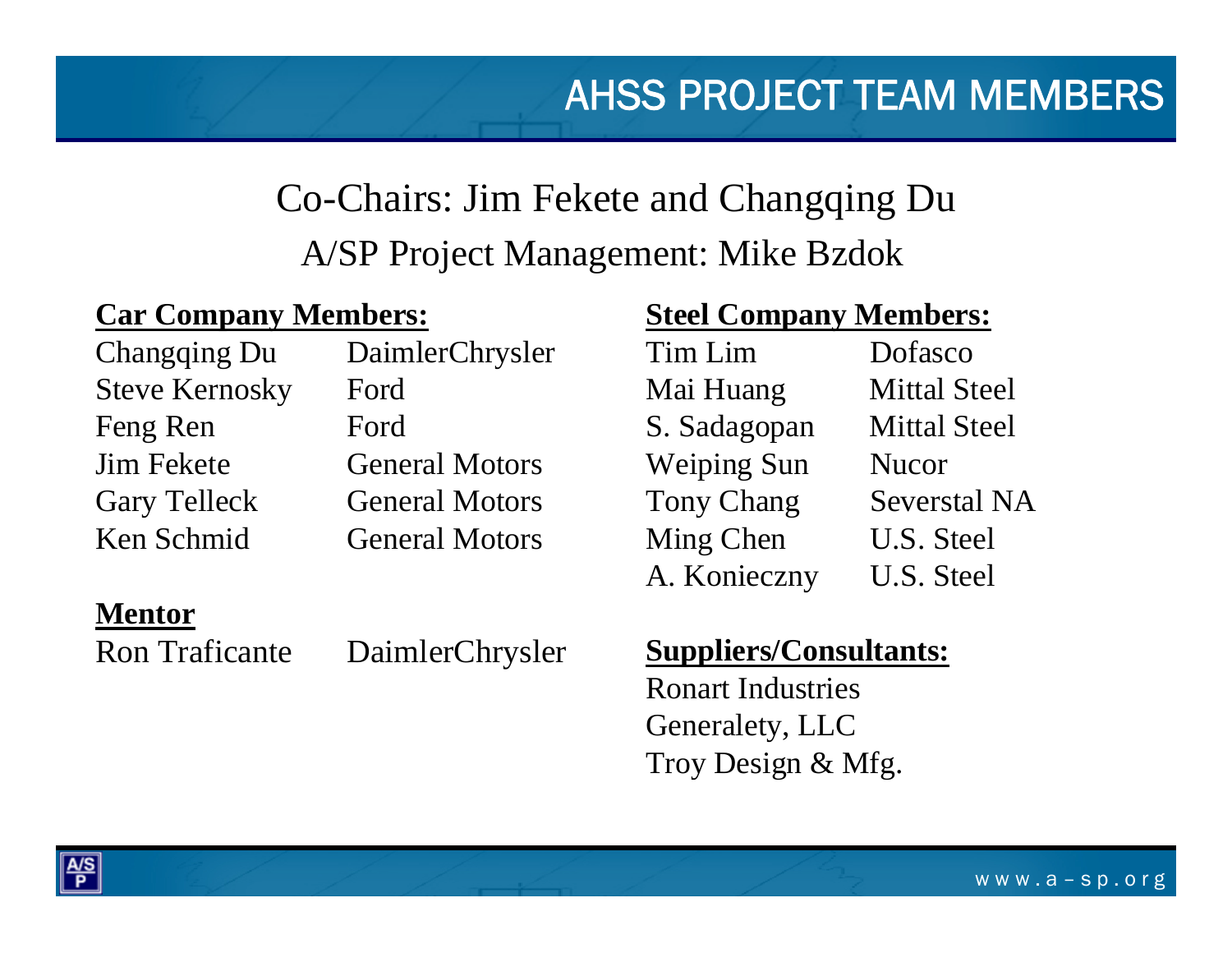This work with the Cross Cowl Member is part of the umbrella project featuring the A/SP Master Shoe.

The project is examining die (forming) processes and material grades for their effect on;

- Dimensional accuracy/part quality
- Press force/energy requirements.

Overall, the goal is to develop product/process design guidelines for AHSS.

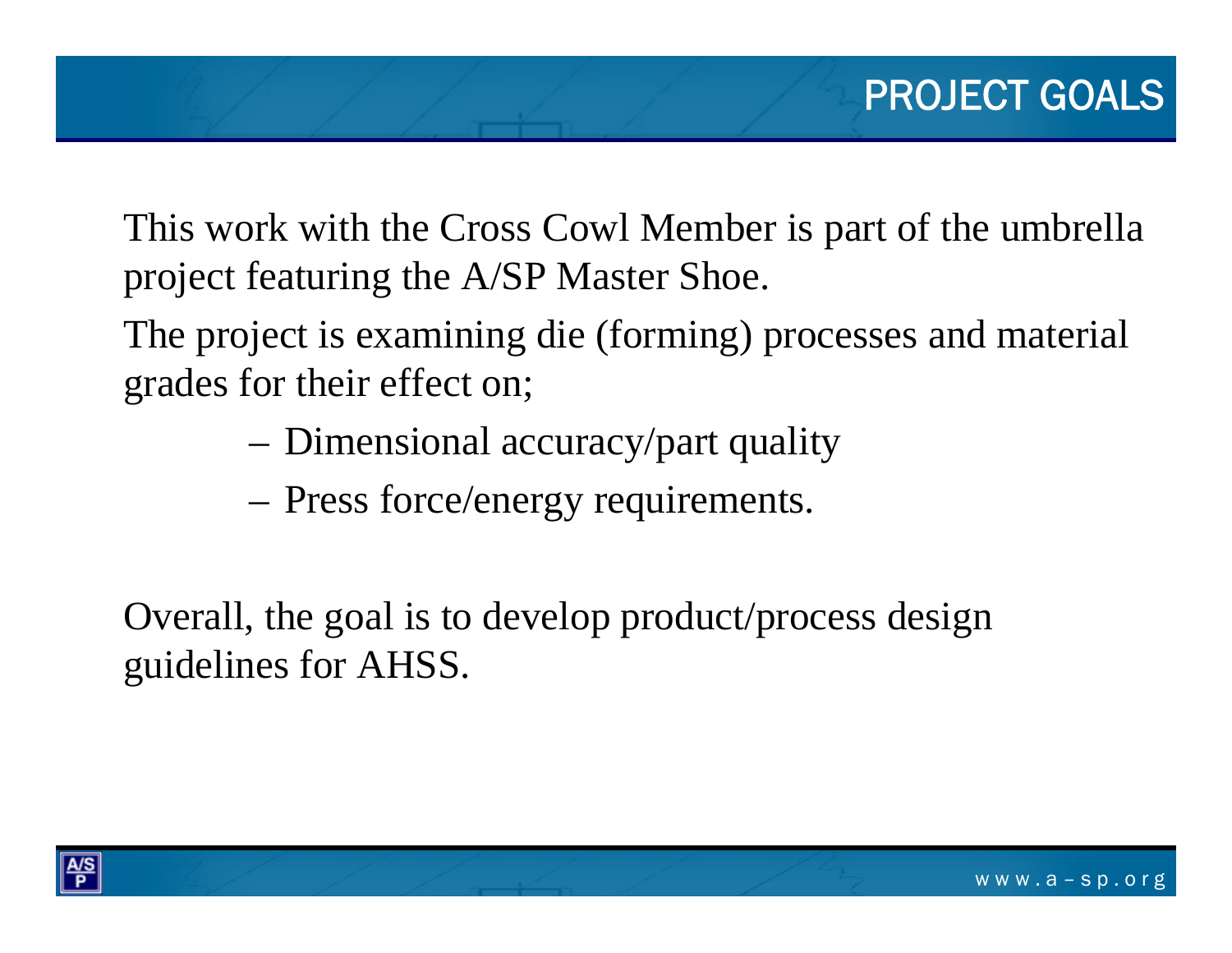- 1. Select parts based on;
	- A. size
	- B. shape
	- C. application
- 2. Identify processing variables/parameters
- 3. Design and build tools
- 4. Select and procure materials for trials
- 5. Conduct trials
- 6. Scan stamped parts
- 7. Trim parts
- 8. Re-scan parts
- 9. Conduct data analysis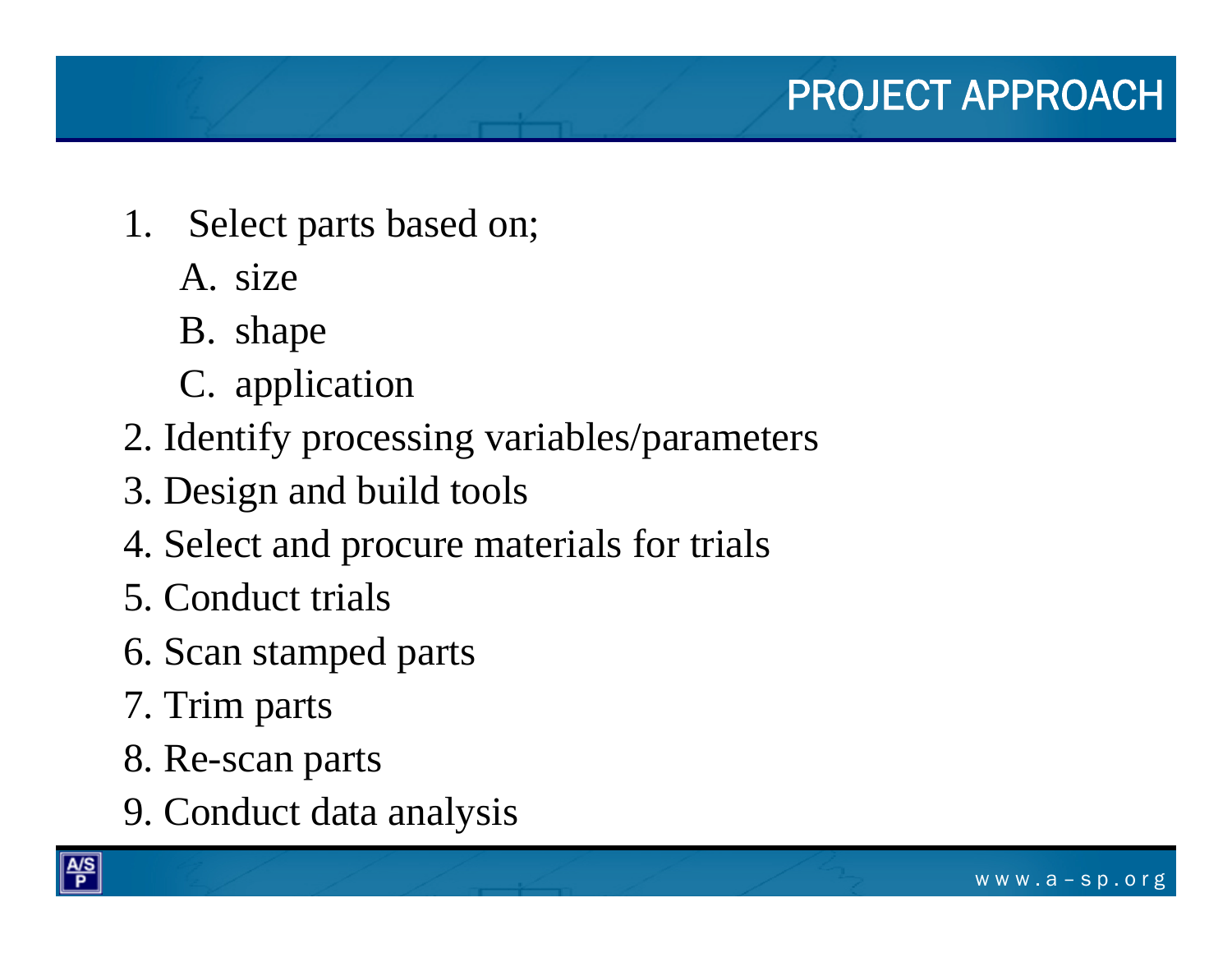# PROJECT APPROACH

# Overview of Part Stamping Trials

**Four materials (1.9 mm);**

**Three stamping configurations;**

- **Cushion Draw with 340 mm wide blank.**
	- **Crash Form with 340 mm wide blank.**
	- **Crash Form with 280 mm wide blank.**
	- **Production part is 1.9 mm DP 600**

#### **Production process is toggle draw**





• **DP 980**

• **HSLA 350**

• **DP 600** 

• **DP 780**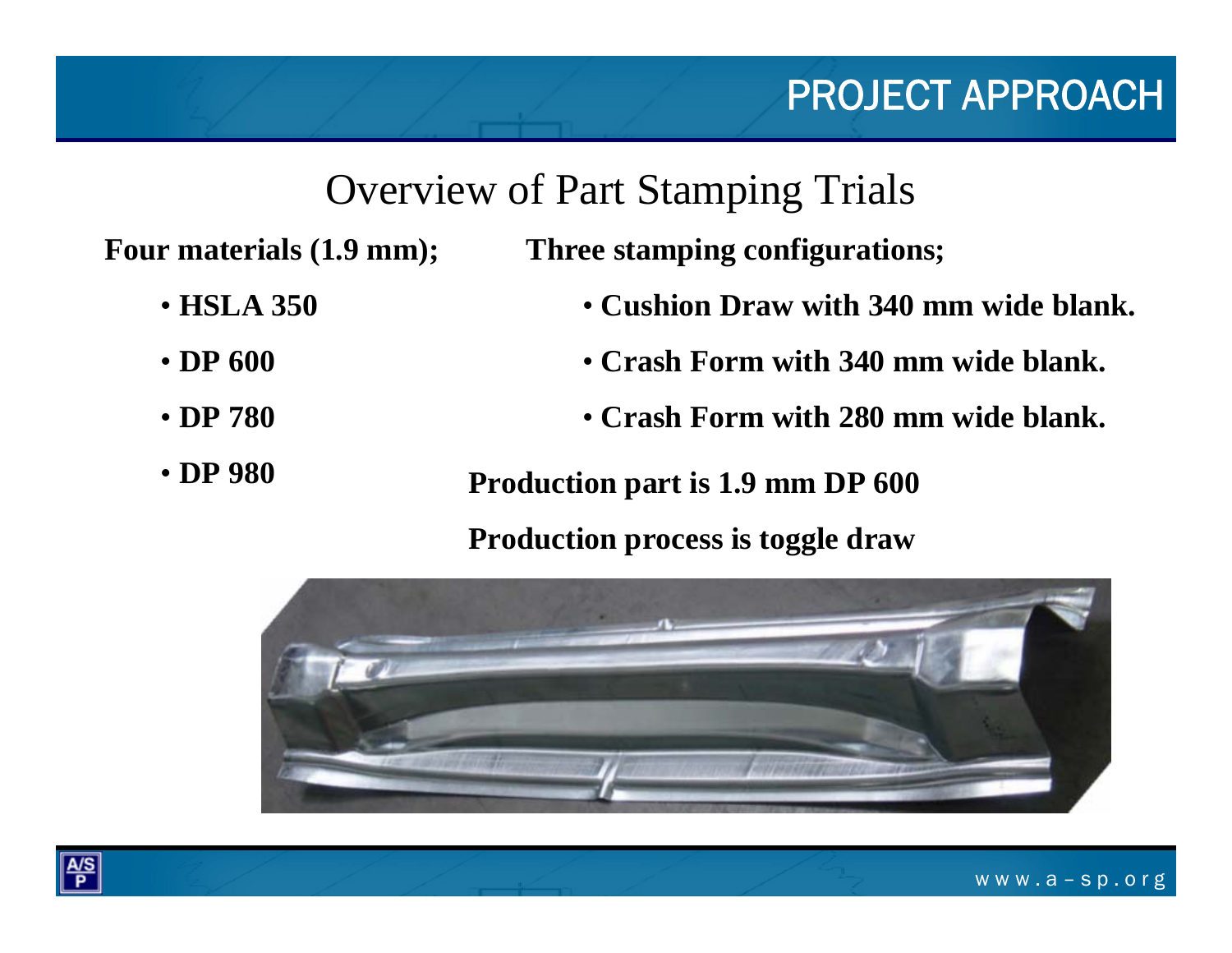# PROJECT APPROACH

### **Process Descriptions**



AIR, NITROGEN OR **HYDRAULIC CYLINDERS** (NOT TO SCALE) ÜPR. PAF POST **WORK TRAVEL** 

Draw Action (Upper and Lower Pad)

Form Die with Upper Pad (a.k.a Crash Form)

**Binder force and pad force determined experimentally prior to conducting organized trials.**

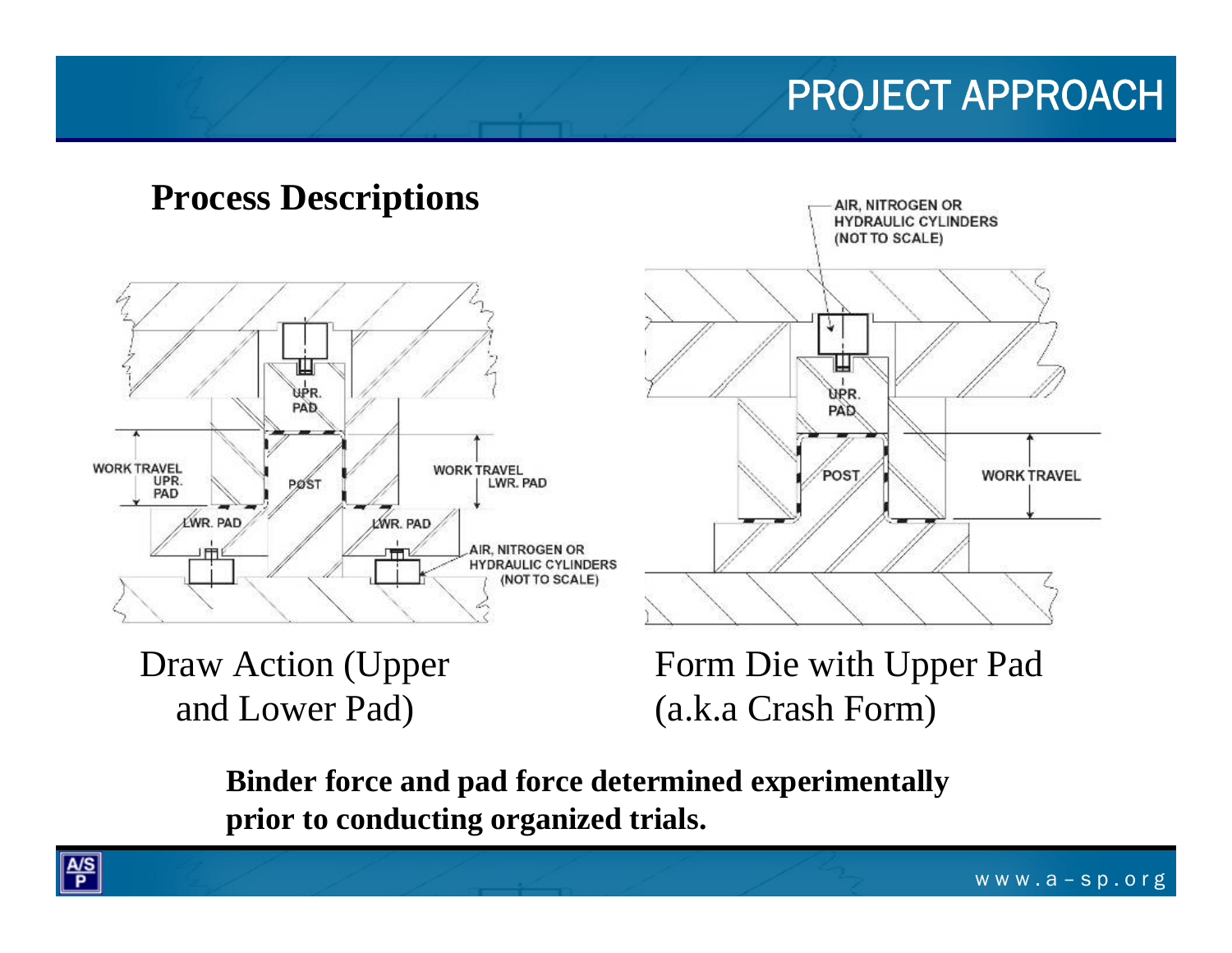## **Overall, satisfactory parts were stamped from all four materials and the three forming processes.**

**Two areas were prone to wrinkles the surfaces near each end of the part. The production parts exhibited this same tendency.**

**Splits did occur with DP 980 but they were confined to an area off-part and could have been induced by holes laser cut for locating the blank.**



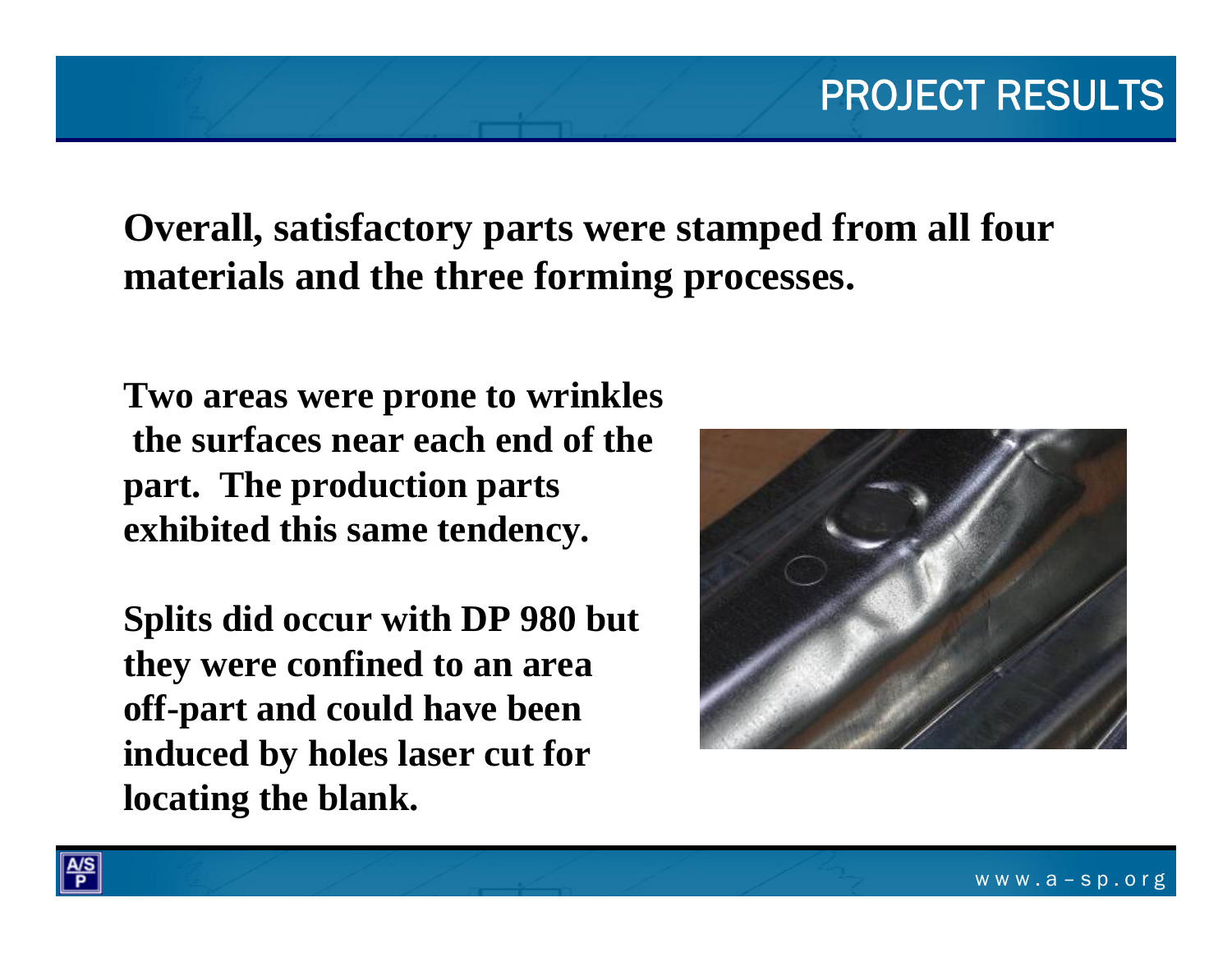### **Strain Analyses**



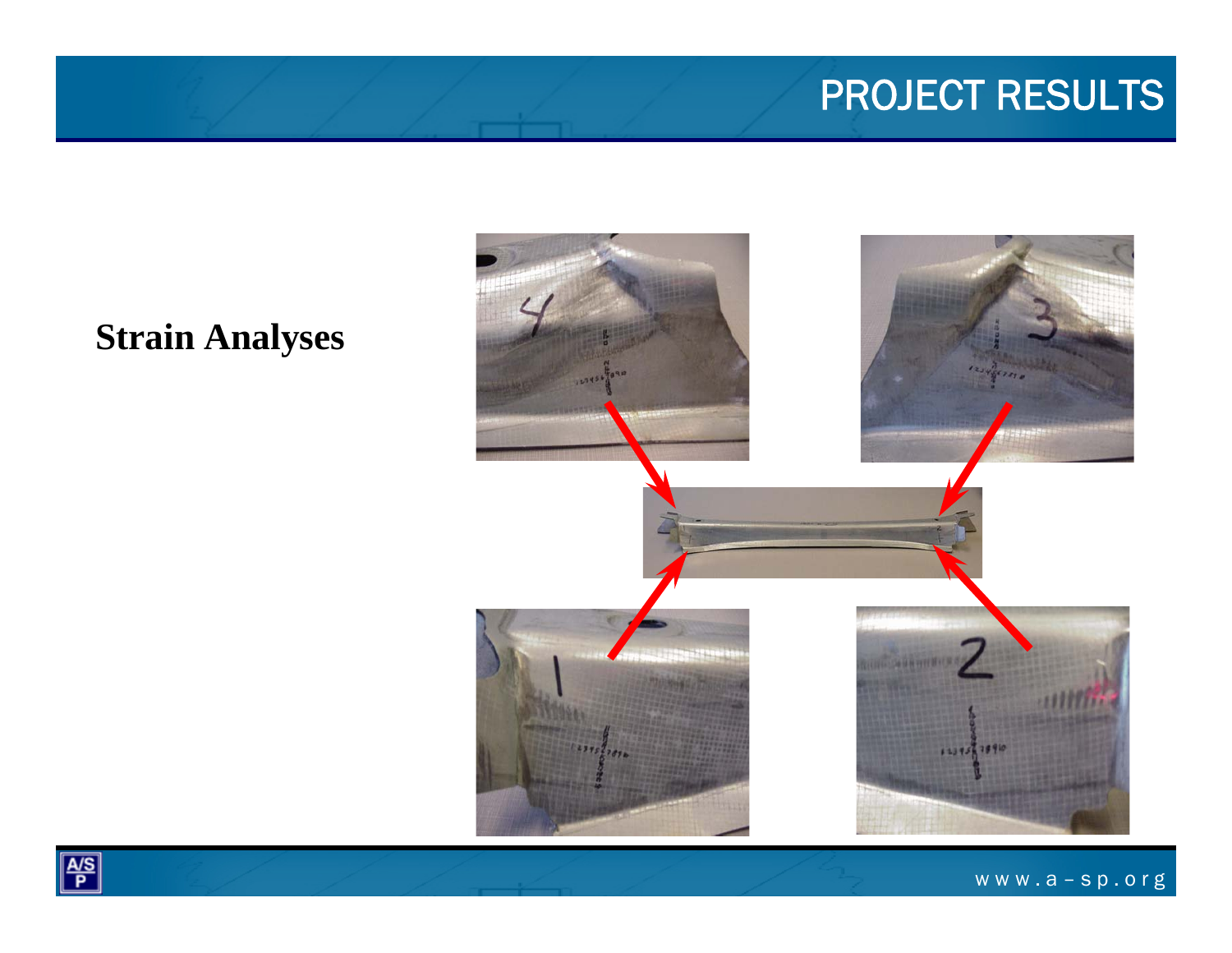

For the areas measured, major and minor strain levels for DP 780 and DP 980 appear to be more uniform than HSLA 350 and DP 600.

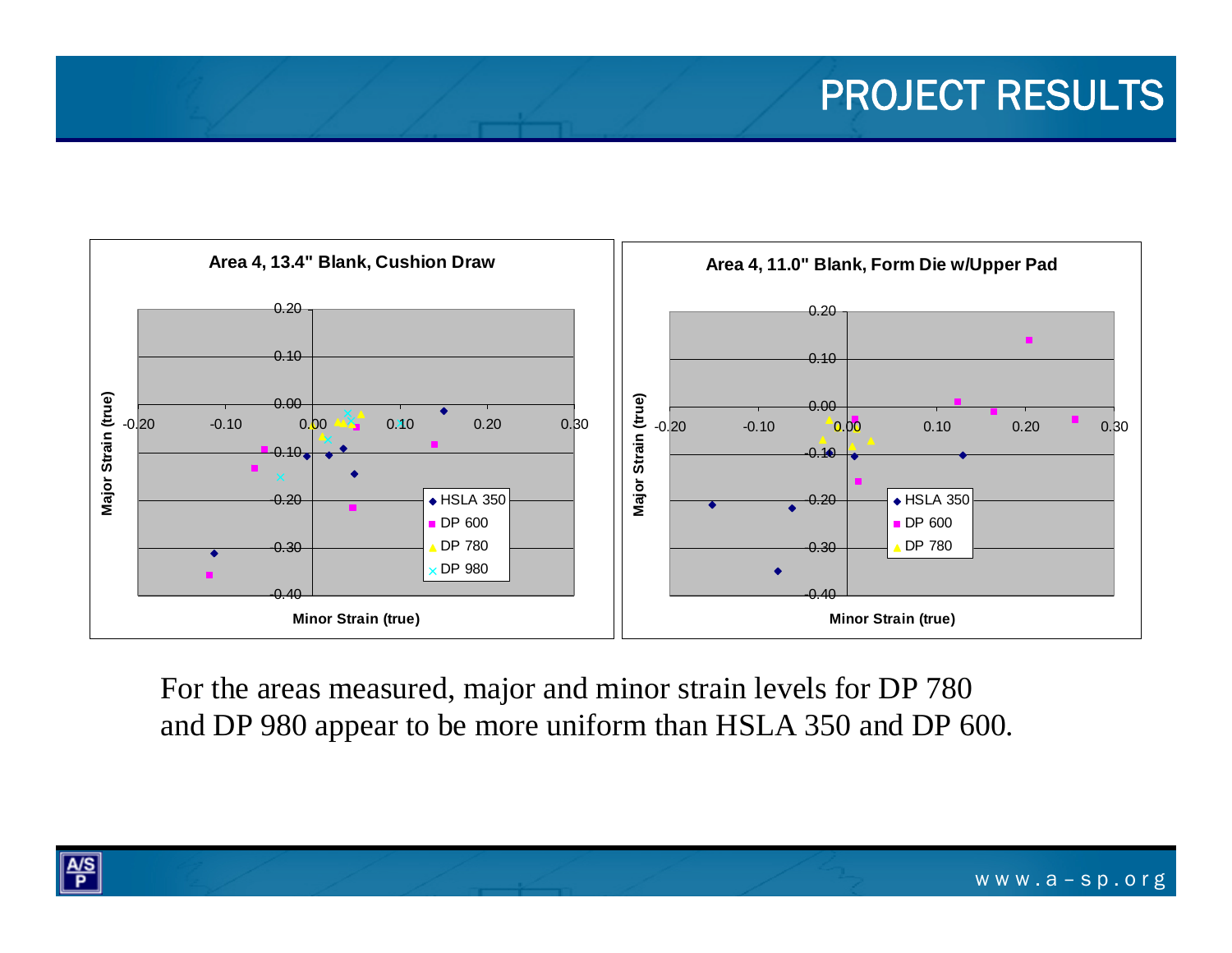## **Dimensional Analyses**

### **Six transverse sections and one longitudinal section.**

- • For each Section the following measurements were evaluated:
	- AOT (Angle of Twist)
	- T-Angle (Top Angle)
	- WOA (Total Wall Opening Angle)
	- WOA-L (Wall Opening Angle Left )
	- WOA-R (Wall Opening Angle Right)
	- SWC-L (Side Wall Curl Left)
	- SWC-R (Side Wall Curl Right)
	- Average Deviation (Average at five selected locations on each section)
	- F-Deviation-L (X Deviation on Left Flange)
	- F-Deviation-R (X Deviation on Right Flange)
	- Top-Sag (Top Surface Sagging in the longitudinal sections)



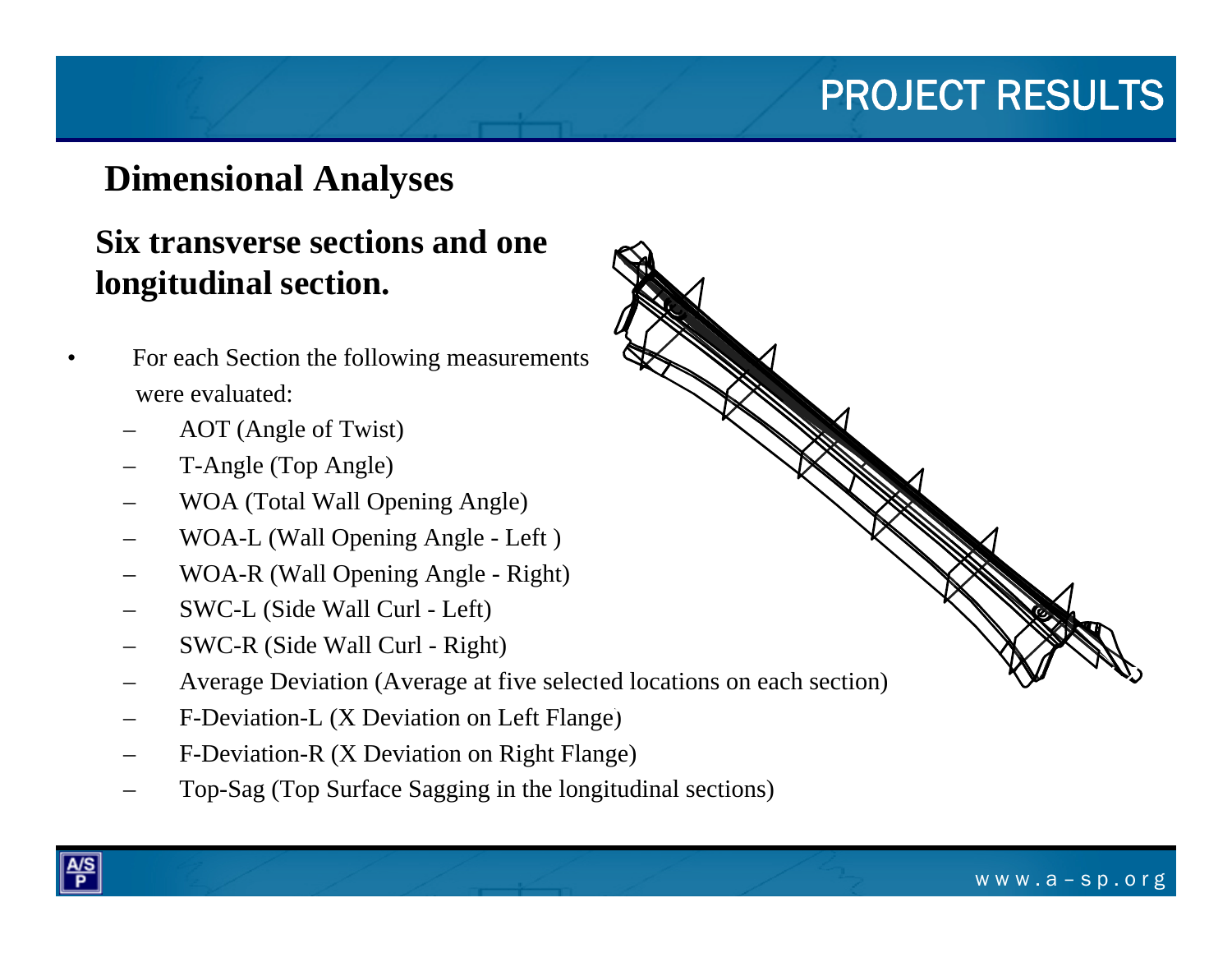

 $\sqrt{\frac{A/S}{P}}$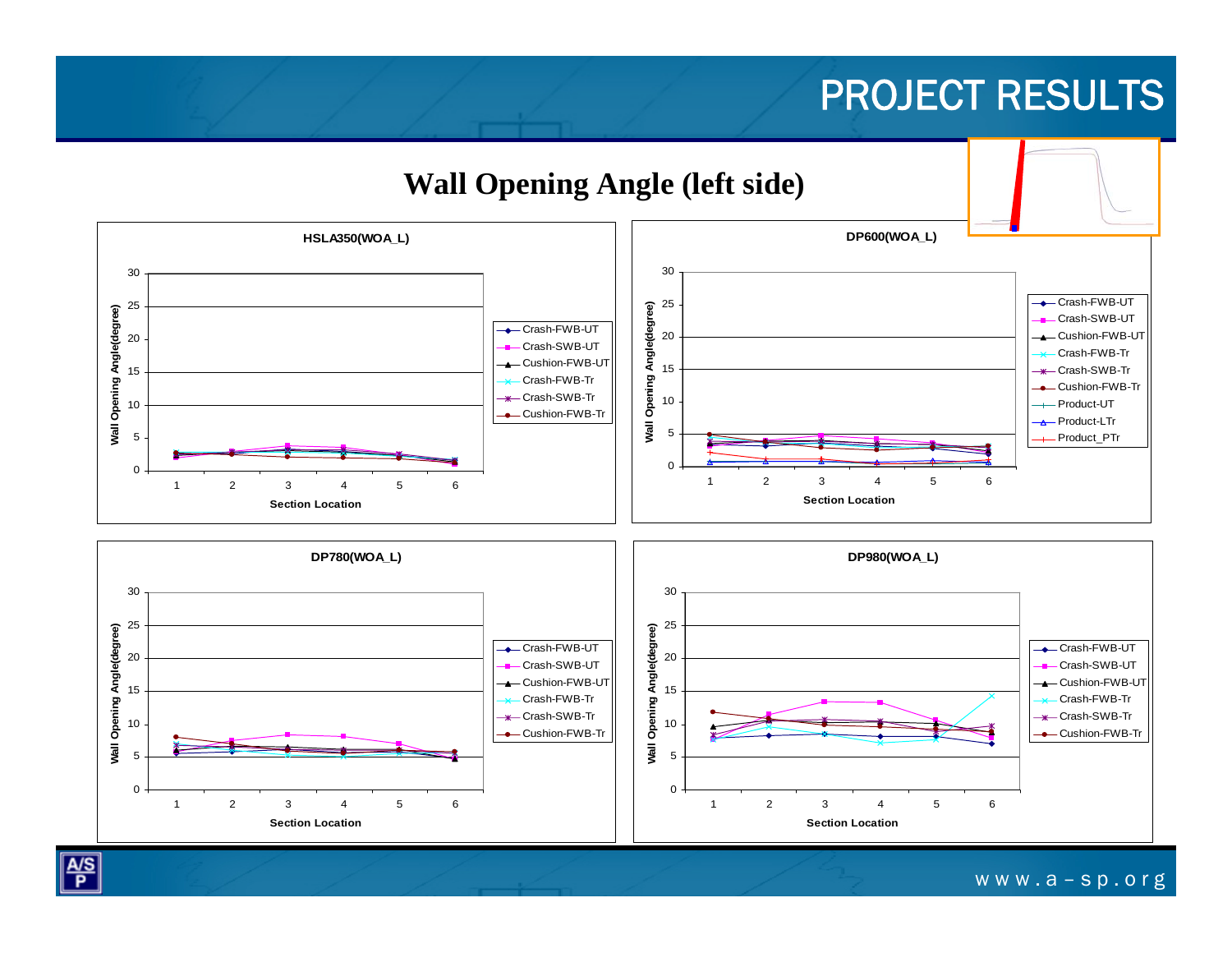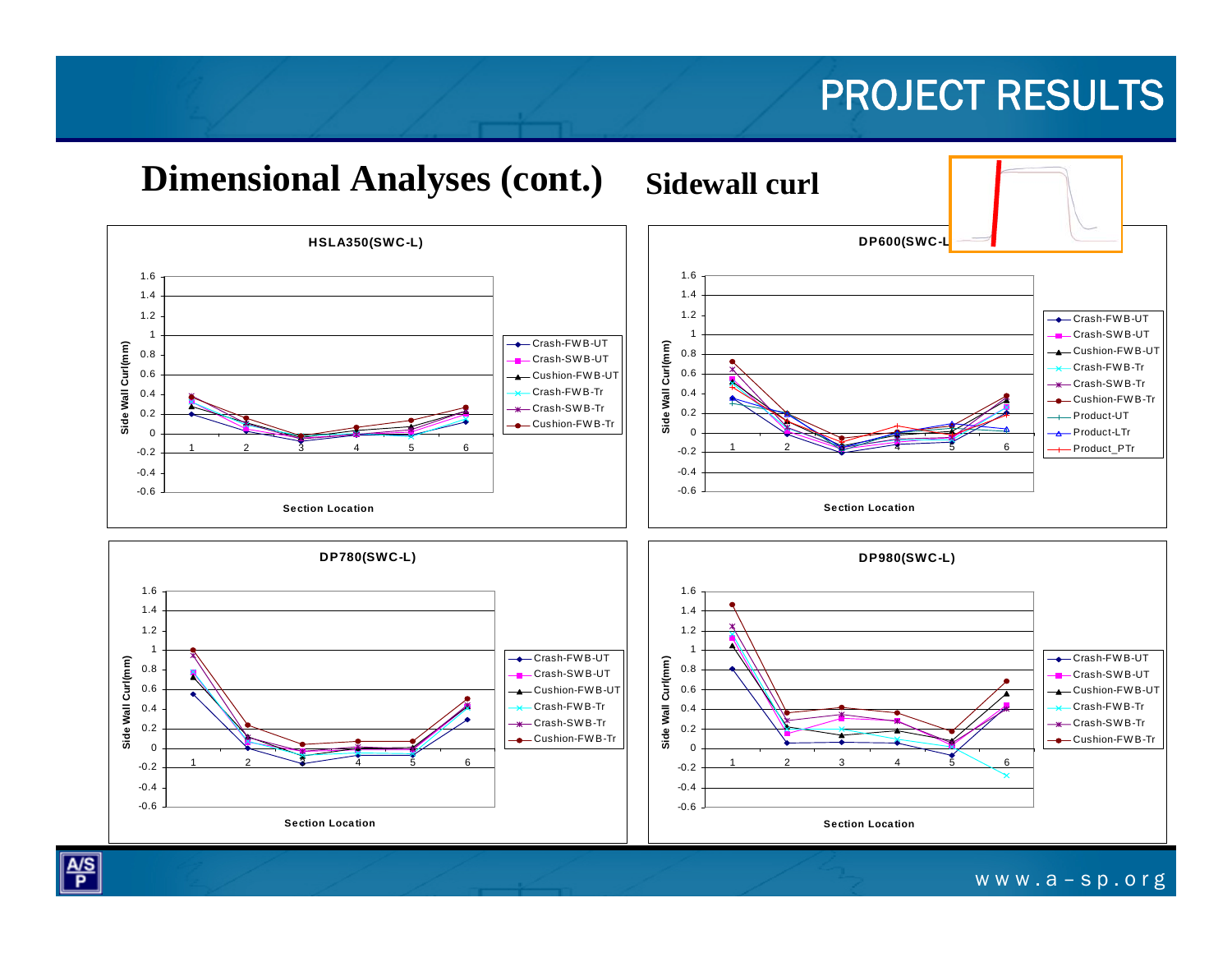

 $\frac{A/S}{P}$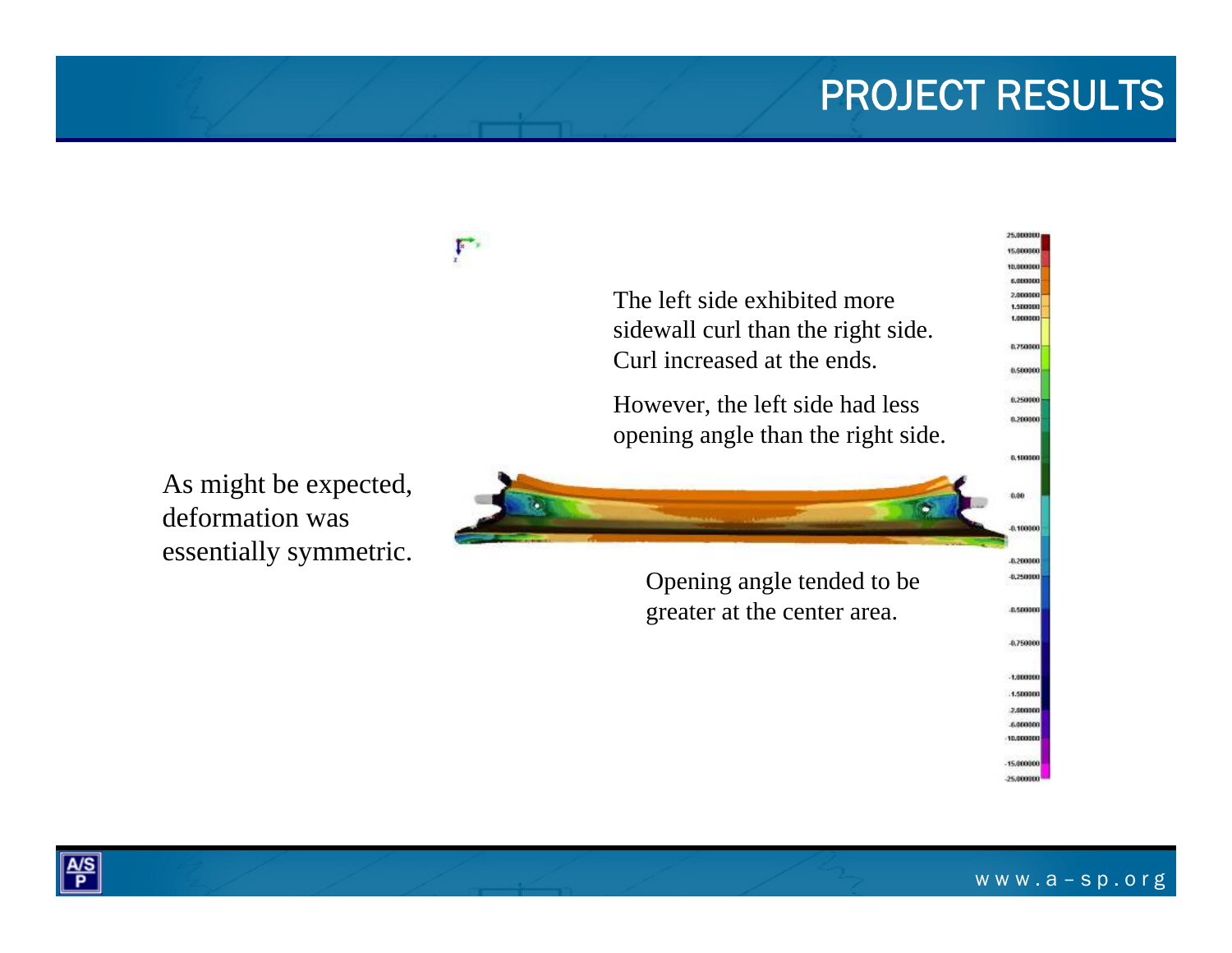# **Dimensional Analyses (cont.)**

## Assessment of Springback

- •In order to obtain a general trend of amount of springback for different materials and processes, dimensionless springback is evaluated using the equations below:
	- $-$  Dimensionless WOA-L = WOA-L / Max(ABS(WOA-L of all the test data))
	- $-$  Dimensionless WOA-R = WOA-R / Max(ABS(WOA-R of all the test data))
- The equations scale the dimensionless springback to the range of 0.0 to 1.0 while 1 unit equals the maximum value in the category. The Average Dimensionless Springback is then evaluated using the following equation:
	- Average Dimensionless Springback = Sum(Dimensionless Springback in all sections) / Number of sections.

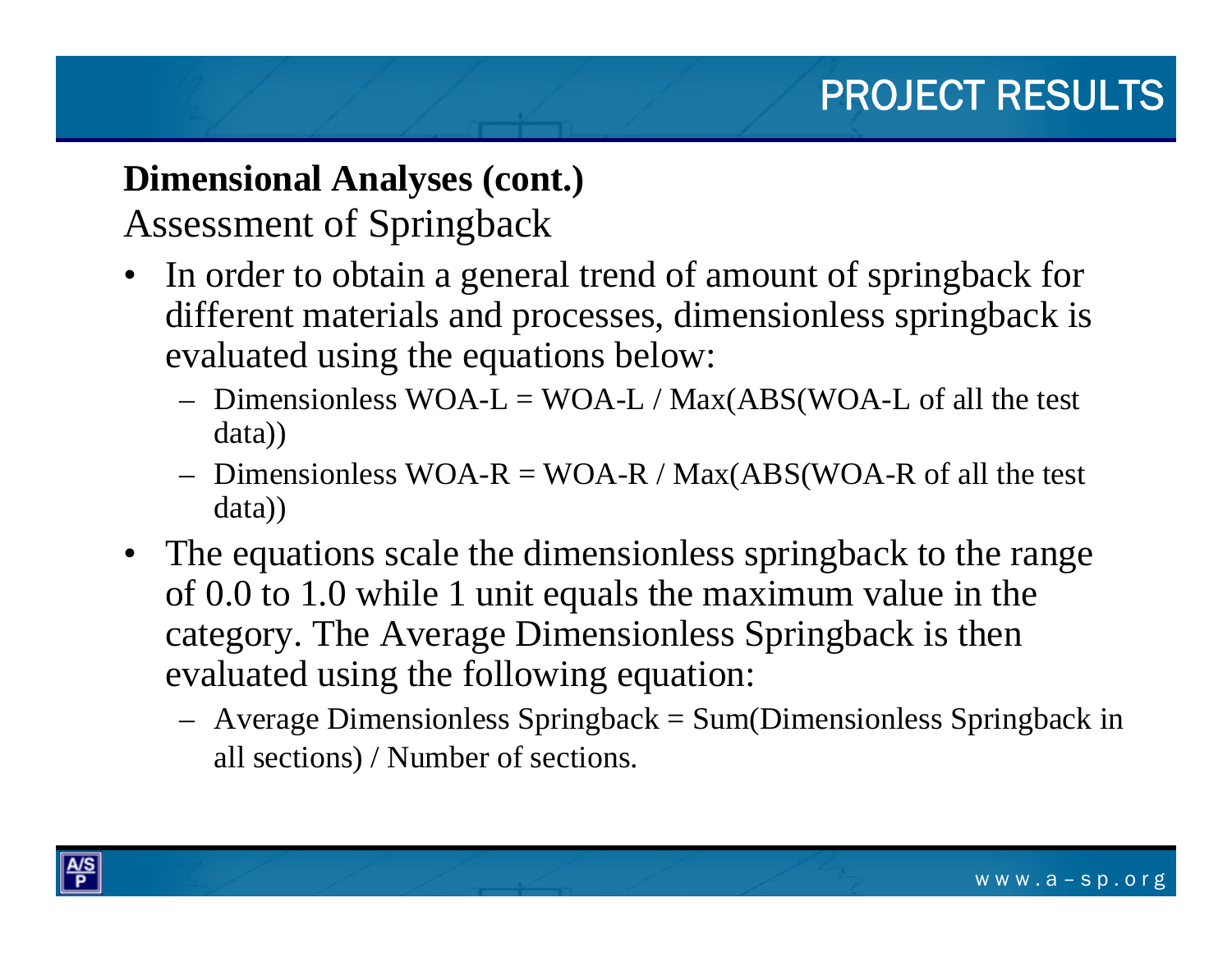1 unit = 1.0 for all the dimensionless springback factors. The heights of the bars indicate the maximum difference in dimensionless springback among three levels of each factor.

|                 | Level I          | Level II                 | Level III    | Level IV     |
|-----------------|------------------|--------------------------|--------------|--------------|
| <b>Material</b> | <b>HSLA350</b>   | <b>DP600</b>             | <b>DP780</b> | <b>DP980</b> |
| Form            | Form             | Draw                     |              |              |
| Trim            | <b>Untrimmed</b> | <b>Trimmed</b>           |              |              |
| Width           | lFull            | Reduced                  |              |              |
| DP600-Form      | Form             | Draw                     | Toggle       |              |
| DP600Pr-Trim    | <b>Pr-Untrim</b> | <b>Pr-PTrim Pr-LTrim</b> |              |              |





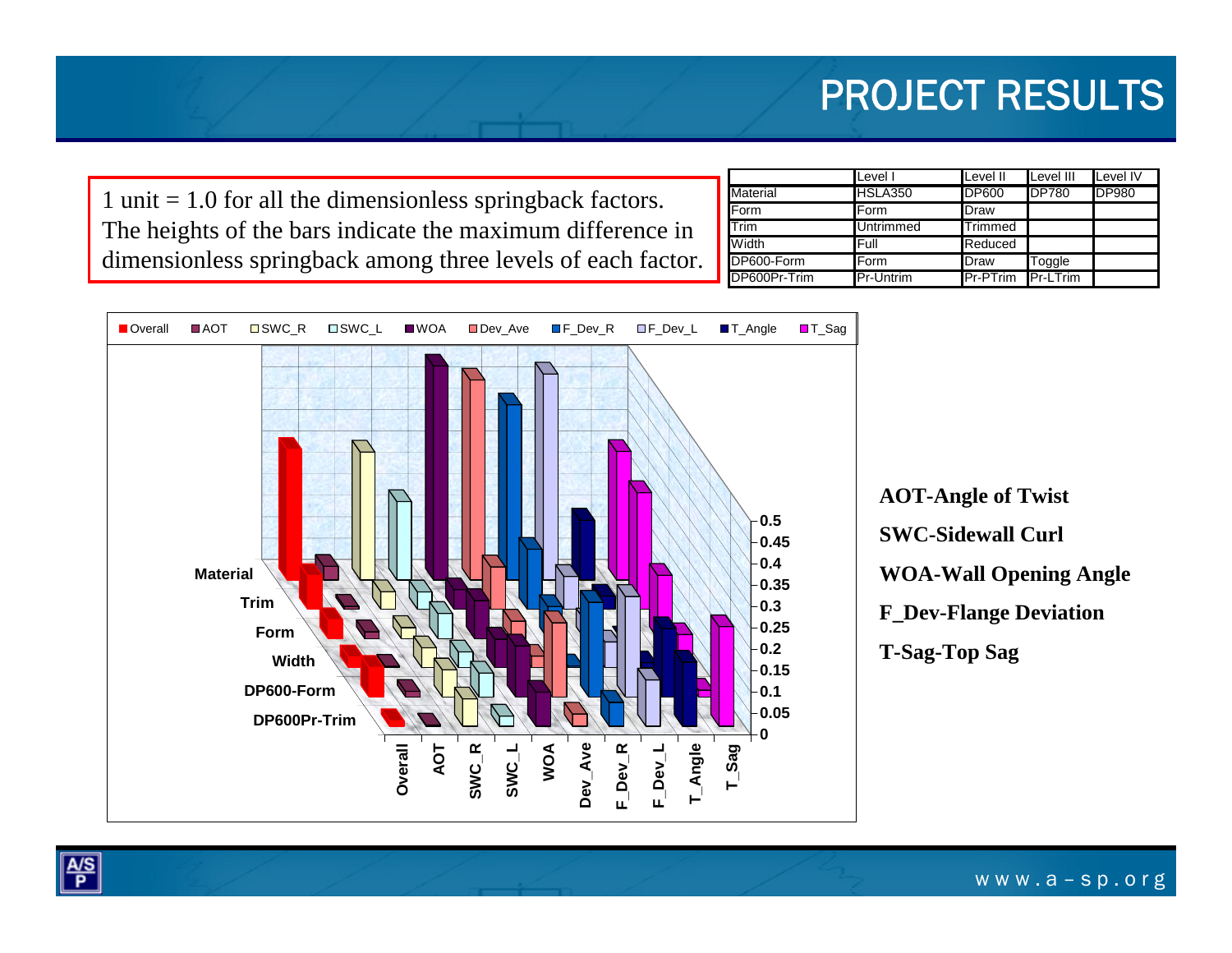Springback is observed at two stages; directly from the draw/form process and after trimming (the removal of offal reduces stiffness/reinforcement of the formed part).

- The majority of springback is material related. The amount of springback increased parabolically with the material strength.
- Trimming had the second largest effect on overall springback followed by forming process and blank width. Trimming caused springback to increase by approx. 30%.
- DP980 had three times the springback of DP600.
- Drawing produced about 20% more springback than crash form.
- Springback increased about 10% with the reduced blank size (crash form process).

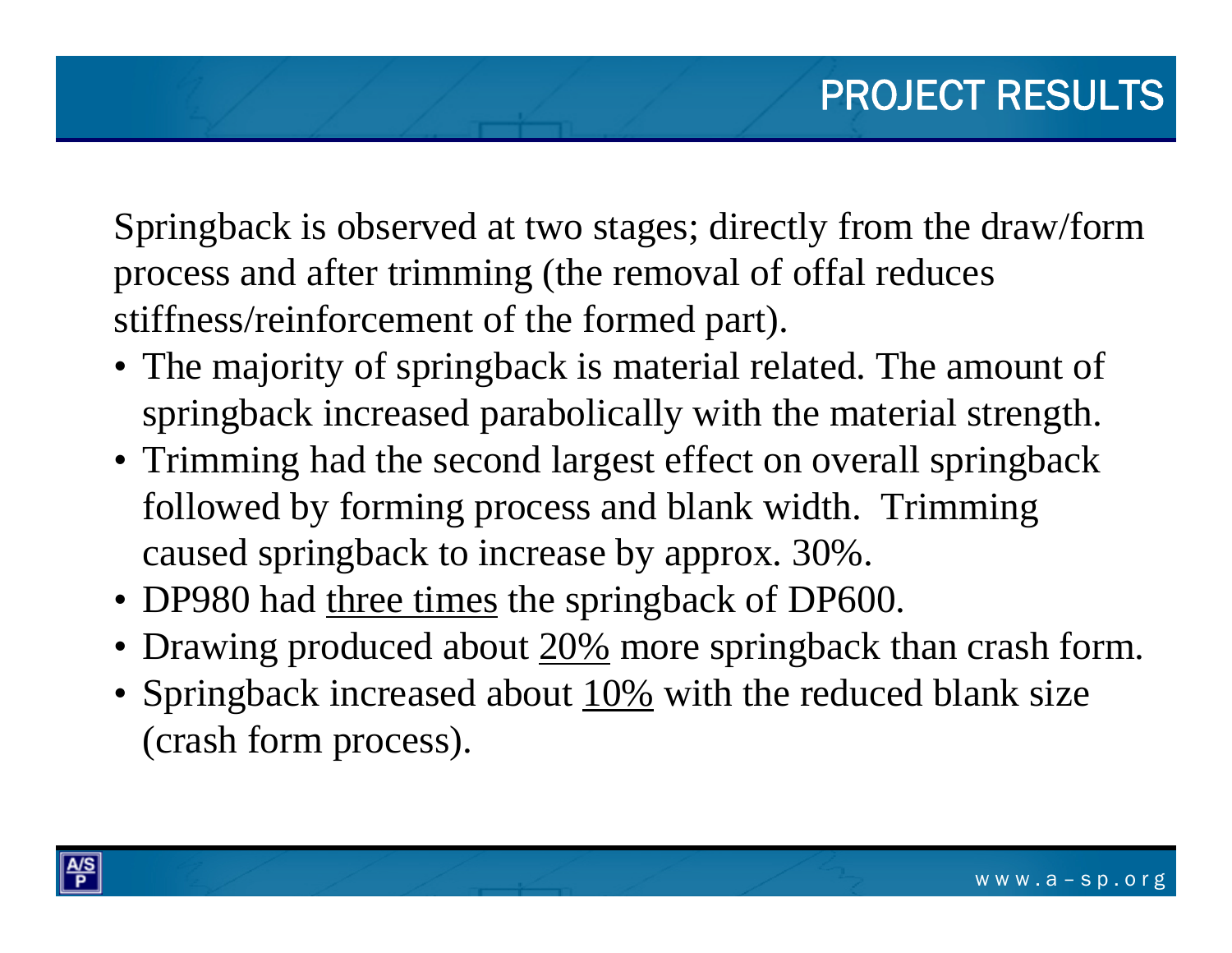# Forming Forces/Press Tonnage Analyses

-Helm Instruments Co. model SCM-4800-TSM

-2750 Ton Ravne Press (Ronart Industries)



Crash Form, 280 mm blank  $\vert \vert$  Press tonnage profiles for forming 1.9 mm DP 600. The curves are forming tonnage only; binder and pad force have been removed. Curves for the three other materials are very similar.

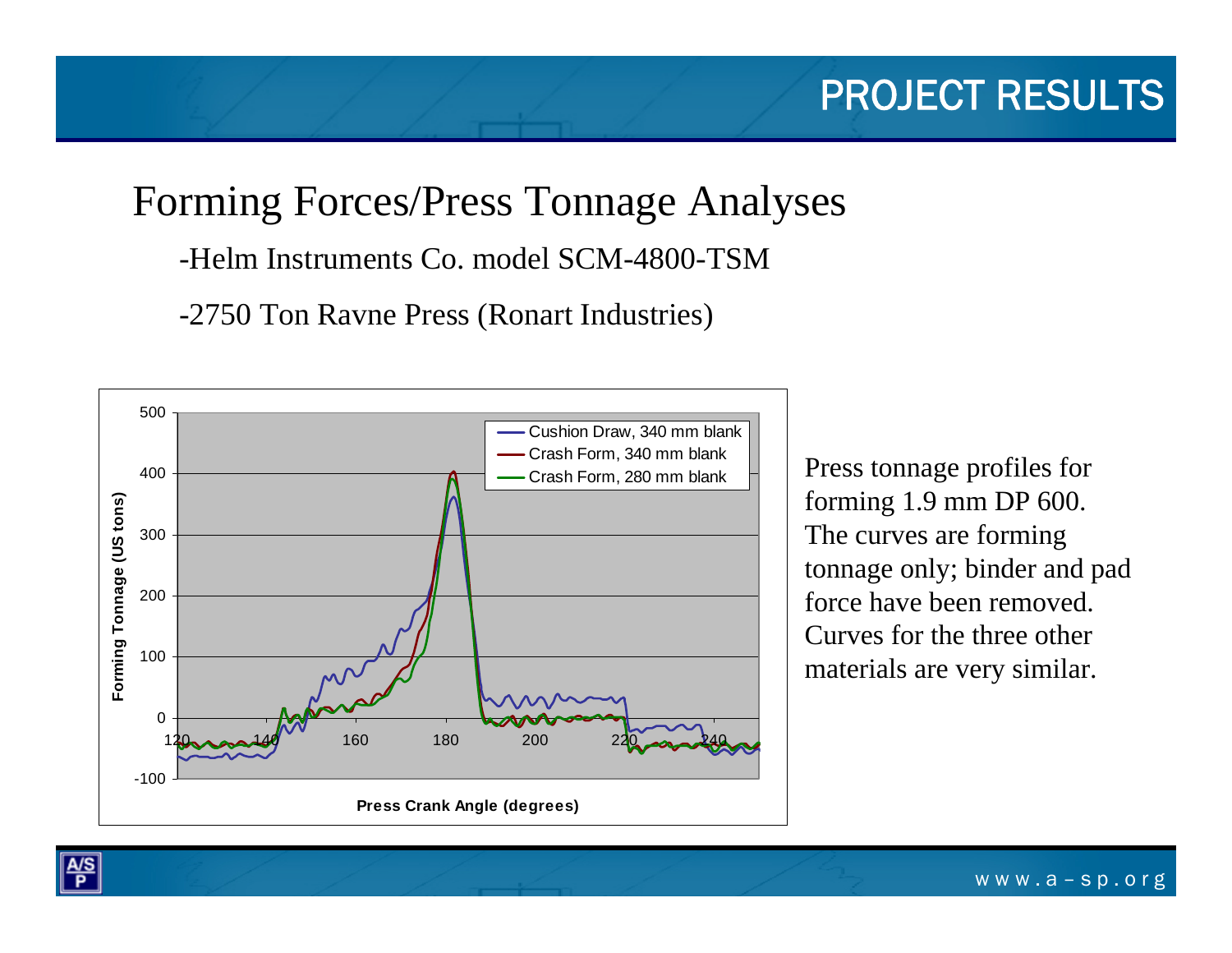### Forming Tonnage Analyses (cont.)



Forming tonnage profiles for cushion draw process (binder and pad forces have been removed).

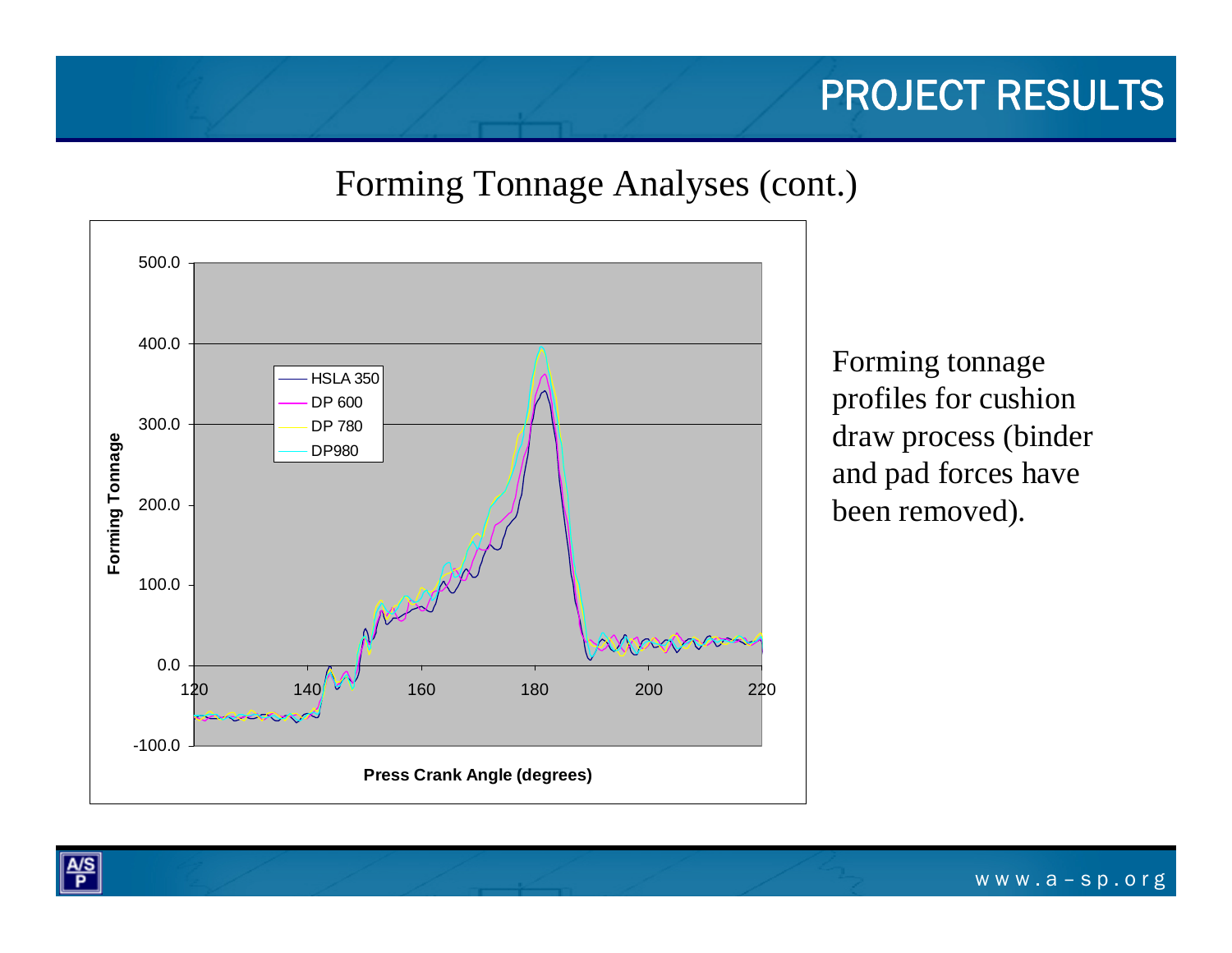## Overall Observations

- At 175<sup>°</sup> press crank angle and for a specific forming process the increase in forming tonnage between any two material grades was much less than the increase in either yield or tensile strength. A typical increase in forming tonnage due to material grade was less than half the increase in tensile strength.
- For any of the three forming process, material grade did not affect forming tonnage until approximately 170 degrees press crank angle.

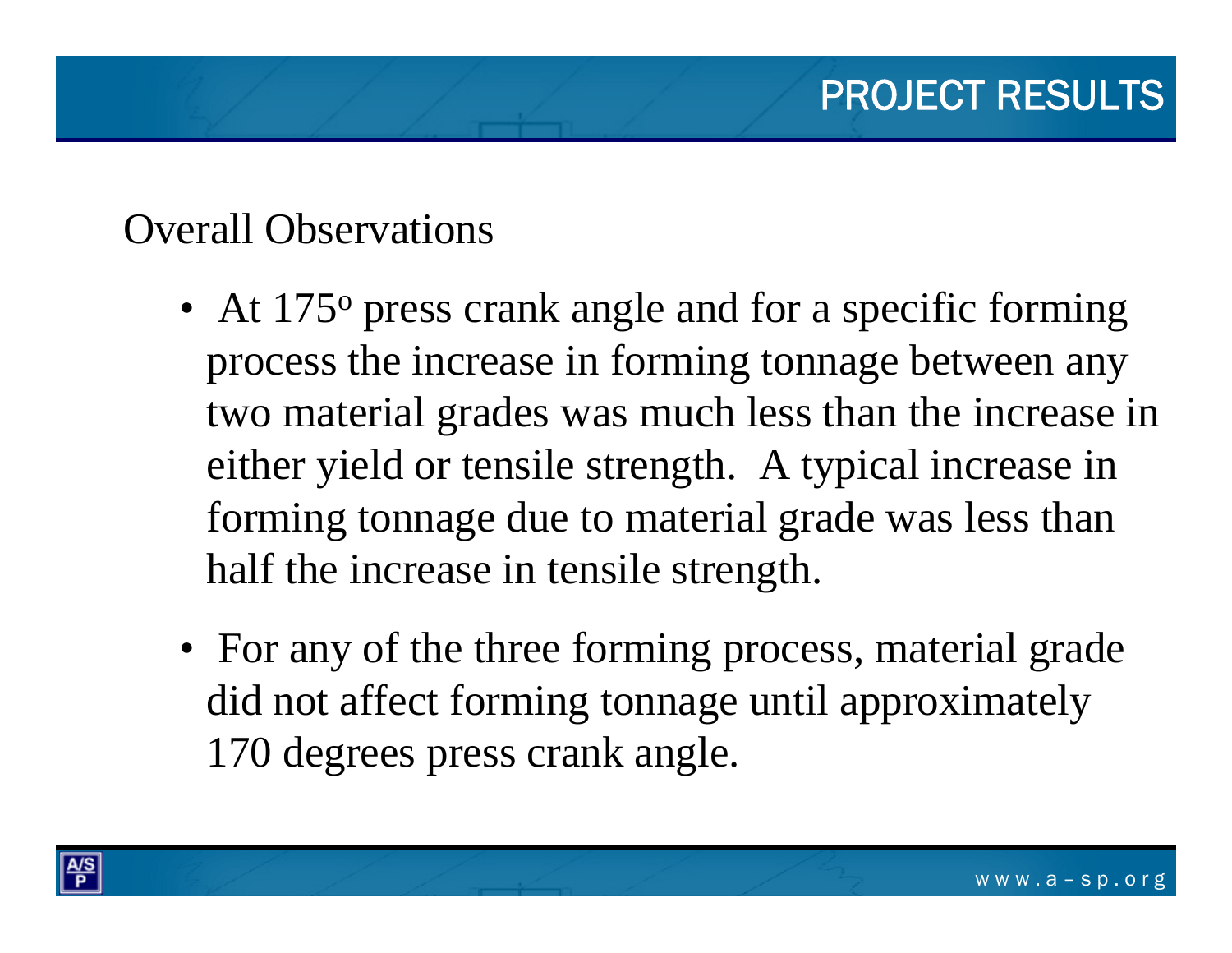Overall Observations (cont.)

Crash Form specific

• Over the materials tested, the forming tonnage observed at 175o press crank angle for the 340mm wide blank was 22-29% greater than the 280 mm wide blank which essentially follows the increase in width (21%).

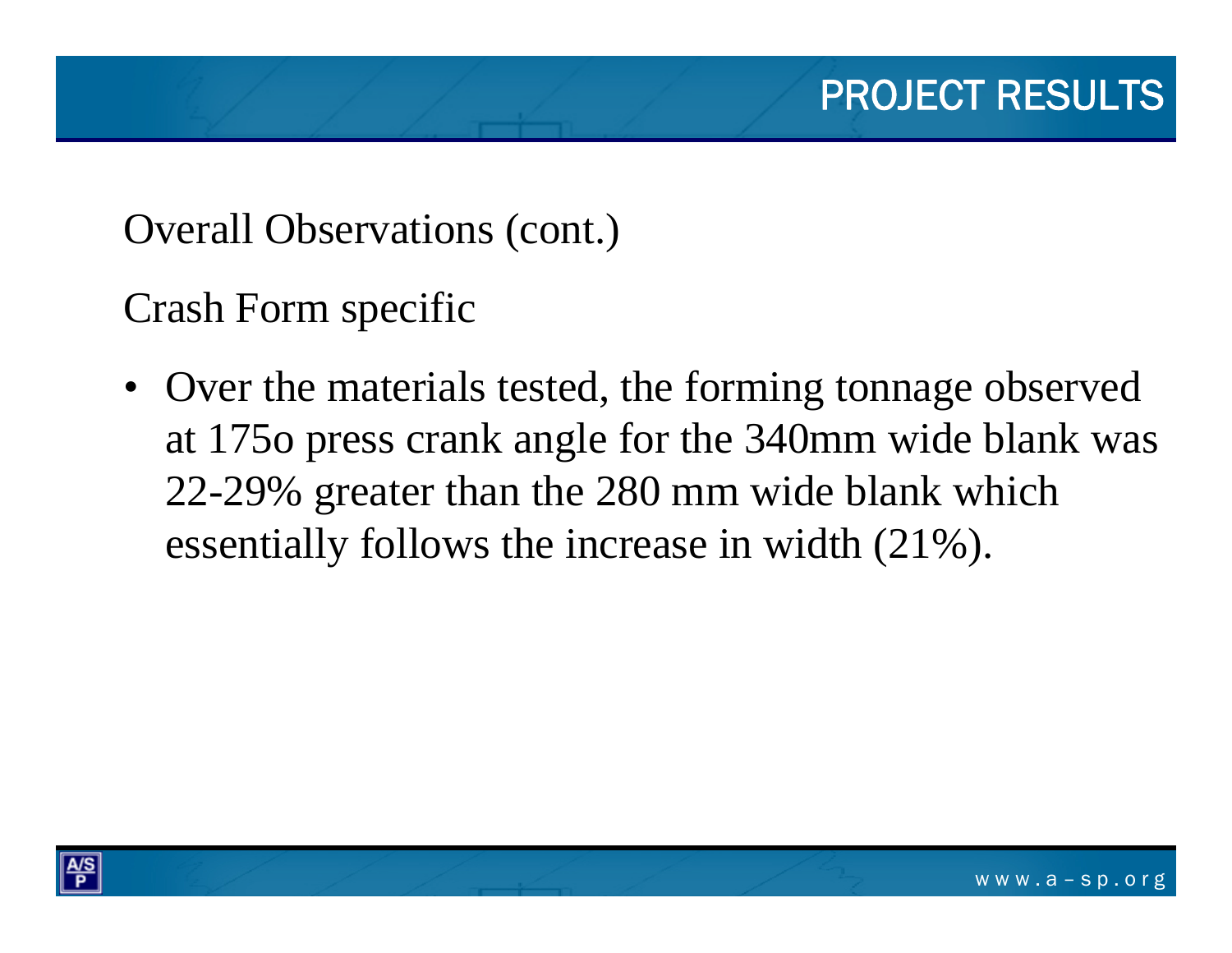Use the dimensional analyses results to predict a die configuration that will produce a part at nominal (CAD) dimensions (compensate for material's and trimming's contributions to springback).

Re-cut/modify existing die accordingly

Conduct second iteration stamping trials to determine success of prediction/re-cut effort.